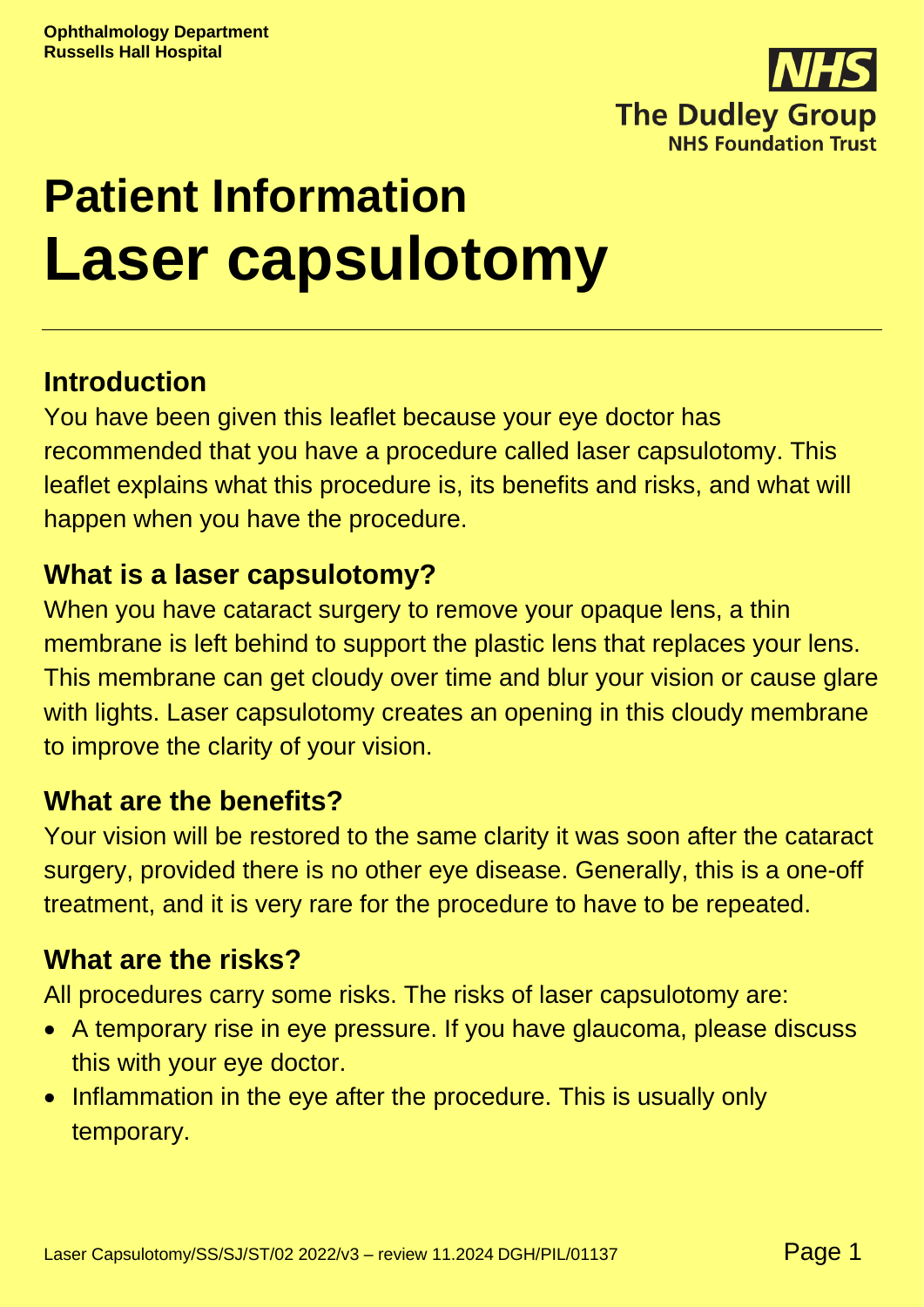#### **Ophthalmology Department Russells Hall Hospital**

- A decrease in central vision due to macular oedema (where water collects at the back of the eye due to leaky blood vessels), especially if you have a diabetic eye complication known as retinopathy.
- Retinal detachment (when the light sensitive layer of the eye peels away), especially if you are short sighted.
- There is a risk of blindness in patients, especially those with glaucoma.

# **What are the alternative treatment options?**

There are no alternative treatment options. It is your decision as to whether you have this procedure.

# **What happens if I do not have this treatment?**

Your eyesight is likely to remain misty and may get worse with time. It will seem as though your cataract has come back.

# **What do I need to do before the procedure?**

There are no special preparations for the treatment.

As your eye will be blurry after the test, you may want to arrange for someone to come with you. Also, please note that you will not be able to drive after the treatment.

# **What happens during the procedure?**

Laser treatment is a painless procedure. All you will see is a few bright flashes of light.

You will need to visit the eye clinic for about half a day. A nurse will put some drops into your eye to make the pupil big, and an anaesthetic eye drop to numb the surface of the eye. You will then sit at a machine – similar to the one used to examine your eyes when you routinely visit the eye clinic – which has a special laser attached.

The eye doctor will put a special mirrored lens, similar to a contact lens, on your eye before using the laser beam. This lens allows the doctor to view the membrane of your eye clearly so they can use the laser to make a small hole in it to clear your vision.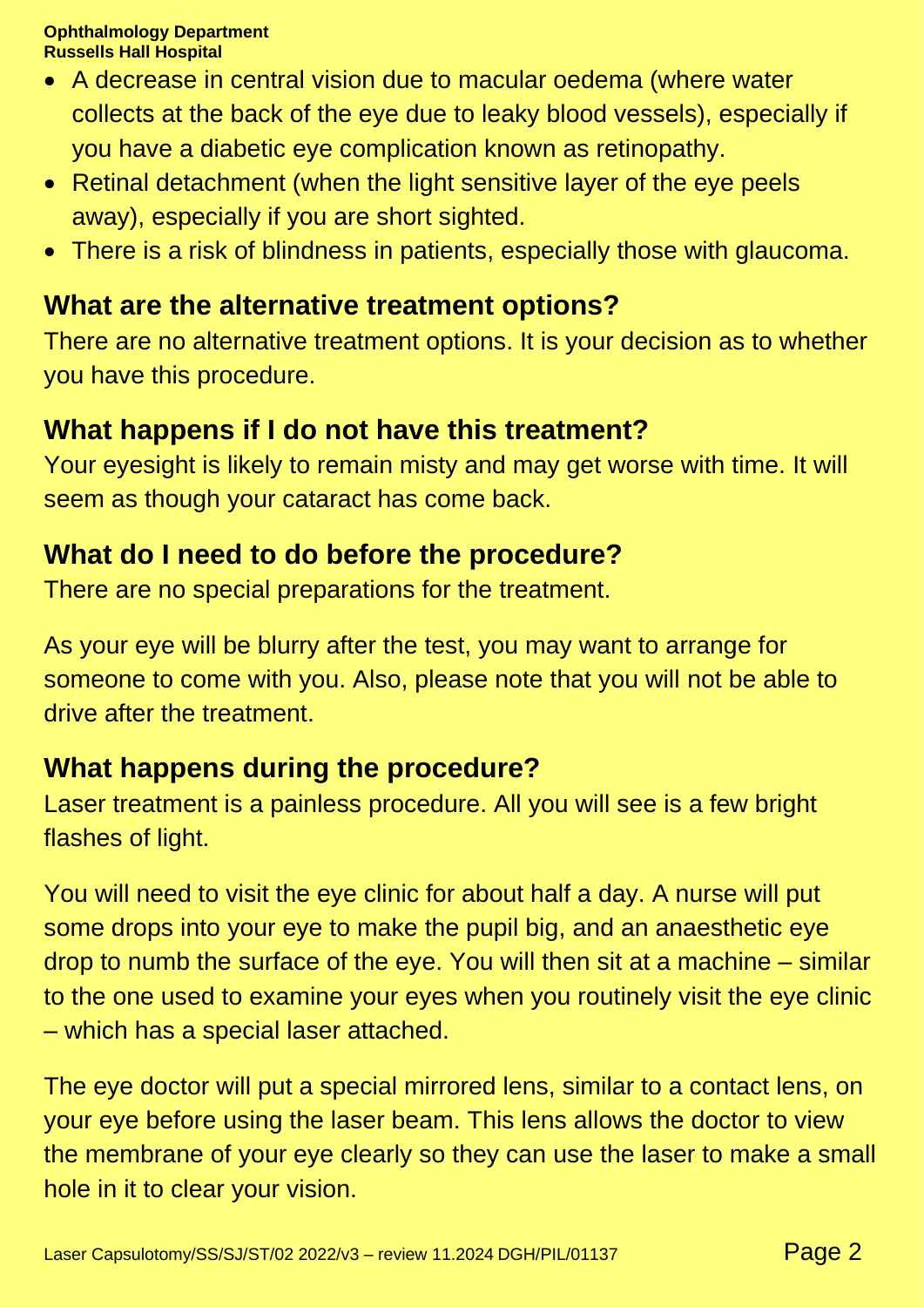#### **Ophthalmology Department Russells Hall Hospital**

The treatment is painless due to the anaesthetic drops used to numb your eye before the laser. It takes approximately 20 minutes.

### **What happens after the procedure?**

After the procedure, you will return to the waiting area. Your doctor or nurse may check your eye pressure about one hour later. Your doctor will then examine your eye to check the hole in the membrane.

Your eyesight will be dazzled because of the drops you have had and the bright lights you have seen. This effect will wear off in a few hours.

You should not drive on the day of the laser treatment.

### **What happens when I go home?**

You may see a few floating bits in front of your eye, which is quite normal and will subside with time.

If you think you need a change in your glasses prescription, it is best to wait until you have seen the eye doctor during your follow-up appointment. Your doctor will discuss this with you.

If you have any of the following symptoms, it may mean that you need urgent treatment:

- Excessive pain.
- Sudden onset of floaters (caused by small pieces of debris that float in the eye).
- Loss of vision.
- Flashing lights.
- Increasing redness of the eye.

Telephone for advice immediately by contacting the **Urgent Referral Clinic** team at Russells Hall Hospital Eye Clinic on **01384 456111 ext. 3633** (9am to 4.30pm, Monday to Friday).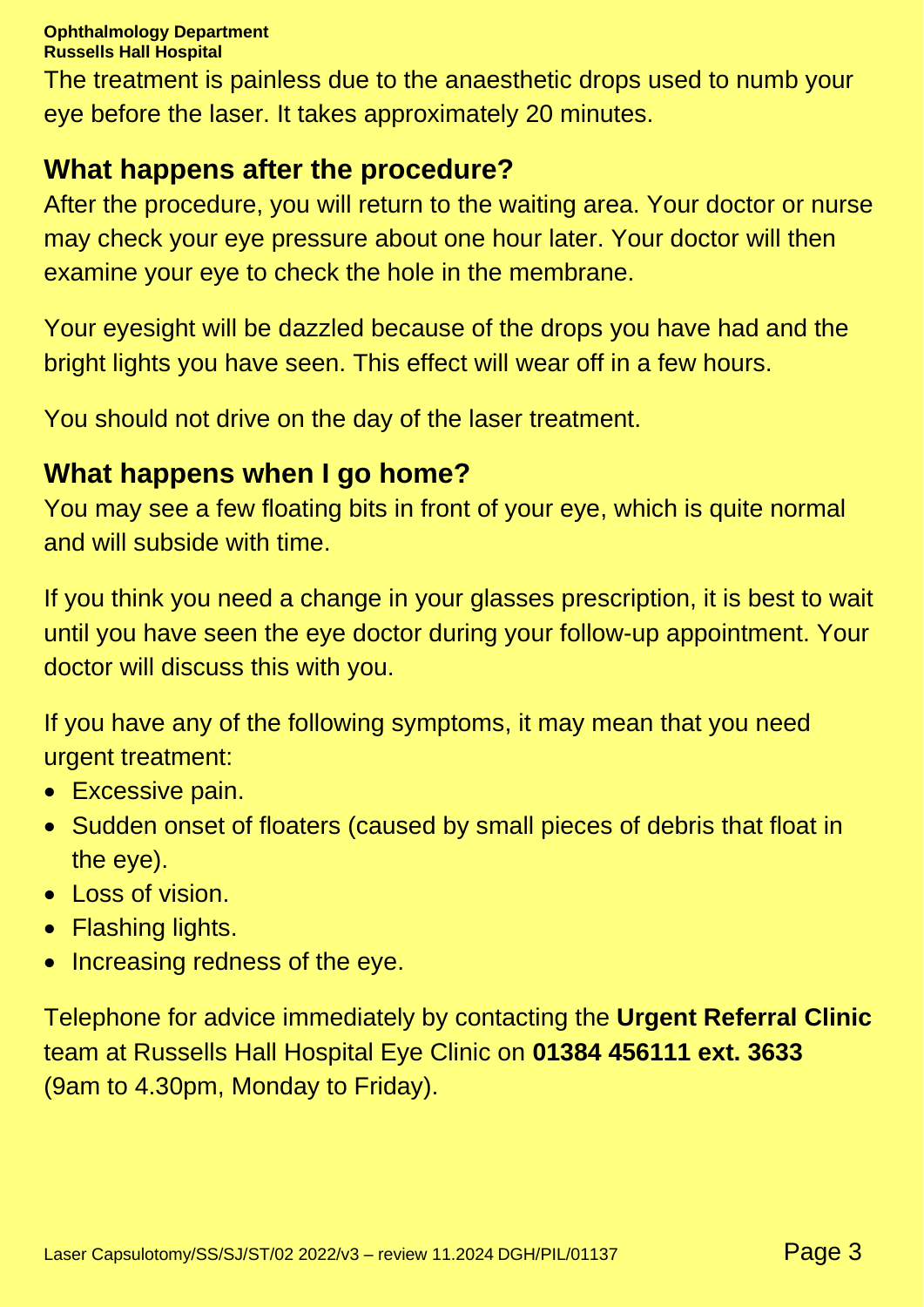**Ophthalmology Department Russells Hall Hospital Can I find out more?**  You can find out more from the following weblinks:

### **Royal National Institute for the Blind**

http://www.rnib.org.uk/eye-health-eye-conditions-z-eye-conditions/cataracts

### **The Royal College of Ophthalmologists**

https://www.rcophth.ac.uk/patients/cataract/

### **What if I have any problems or questions after reading this leaflet?**

**If there is anything you do not understand, or you are concerned or worried about any part of the treatment, contact:**

The **Urgent Referral Clinic** team at Russells Hall Hospital Eye Clinic on **01384 456111 ext. 3633** (9am to 4.30pm, Monday to Friday).

### **Eye emergency, out of hours**

In case of an eye emergency after the closing hours of the Eye Clinic at Russells Hall Hospital (including weekends and bank holidays), please contact:

### **Birmingham and Midland Eye Centre on 0121 507 4440**

The doctor on call is usually based at the Eye Centre, City Hospital, Dudley Road, Birmingham. They may need to call you back, and if necessary, they will arrange for you to visit them.

**Note:** the information in this booklet is provided for information only. The information found is **not** a substitute for professional medical advice or care by a qualified doctor or other health care professional. **Always** check with your doctor if you have any concerns about your condition or treatment. This is only indicative and general information for the procedure. Individual experiences may vary and all the points may not apply to all patients at all times. Please discuss your individual circumstances with your eye doctor.